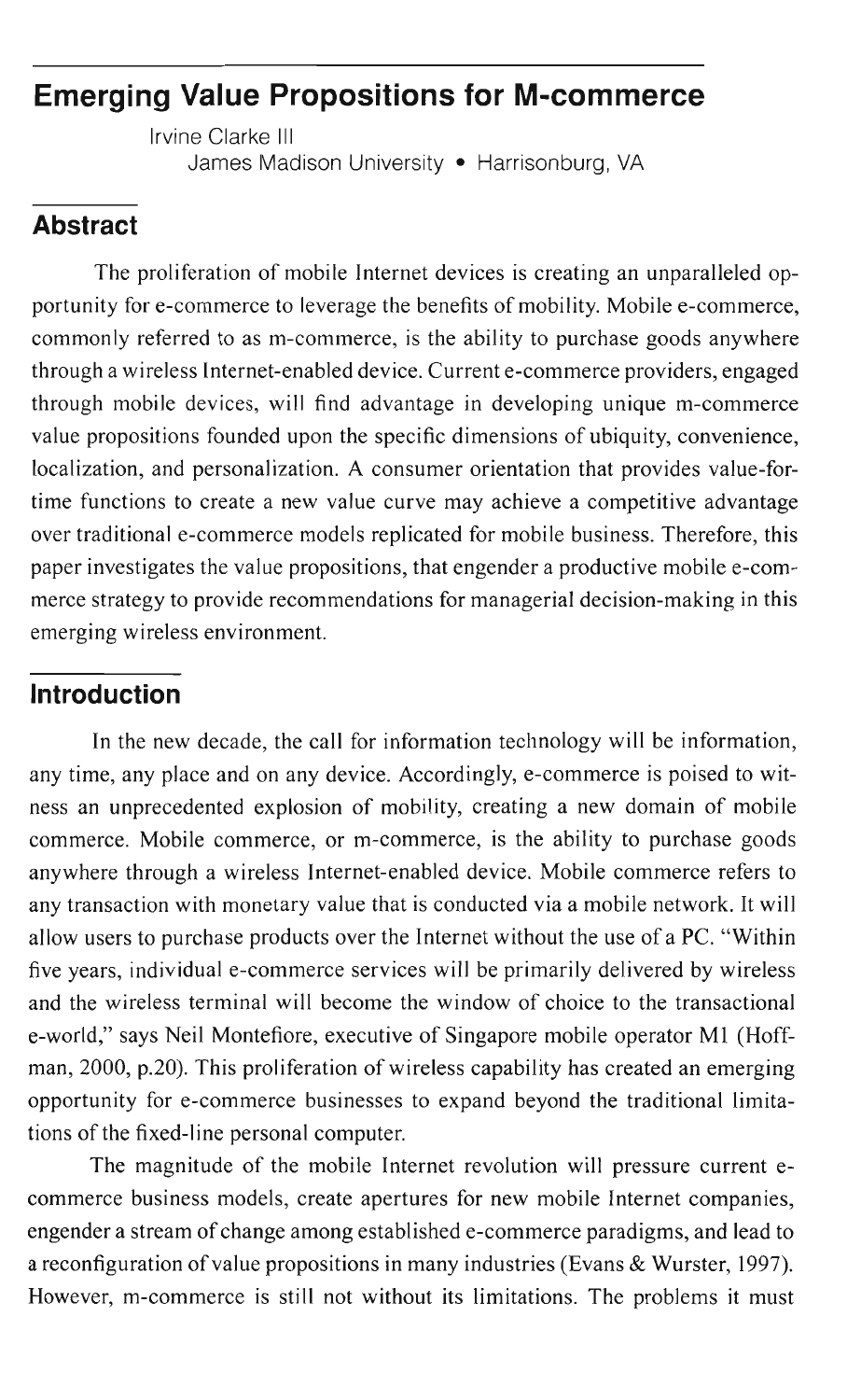overcome include: uniform standards, ease of operation, security for transactions, minimum screen size, display type and bandwidth, billing services, and the relatively impoverished web sites. Due to current technological limitations, limited service availability, and varying mobile consumer behavior patterns, business strategies developed for m-commerce applications will find it necessary to emphasize differing characteristics than traditional e-commerce strategies (Barnett, Hodges & Wilshire, 2000; Datamonitor, 2000). Successful m-commerce providers will understand that consumers are unwilling to spend long periods "surfing" on these inherently less user-friendly wireless devices (Albright, 2000). Wireless users demand packets of hyper-personalized information, not scaled-down versions of generic information. Therefore, technology-focused wireless Internet business models will be replaced by models which best integrate the unique characteristics of wireless m-commerce. As such, the long-term success of e-commerce may be partially dependent upon the successful development of effective consumer-oriented m-commerce business strategies. "Mobile commerce is per se not included in the traditional e-commerce market models. M-commerce will be able to increase the overall market for e-commerce, because of its unique value proposition of providing easily personalized, local goods and services anytime and anywhere" (Durlacher, 2000, p.. 12).

Despite tremendous interest in the melioration of m-commerce there is little, if any, research that examines how to develop a comprehensive consumer-oriented mobile e-commerce strategy. Therefore, the primary purpose of this paper is to explore the factors which compose an effective m-commerce strategy. First, this paper investigates the nonpareil benefits of mobile applications. Then, this paper explores how managers can incorporate potential m-commerce value propositions into their overall e-commerce strategies through creating new market space (Kim & Mauborgne, 1999). Given the potential assemblage of wireless Internet devices, an enhanced understanding of m-commerce could acutely improve a company's overall ability in e-business strategy formulation.

## **Background**

Mobile devices have been the fastest adopted consumer products of all time with, last year, more mobile phones shipped than automobiles and PCs combined (Chen, 2000; de Haan, 2000). By 2003, there will be 1.4 billion mobile phones worldwide and halfwill be Internet-enabled (Zabala, 2000). Nokia estimates that by 2002 a greater number of people will be linked to the Internet via wireless connections than through traditional fixed lines (Daitch, Kamath, Kapoor, Nemiccolo, Sahni &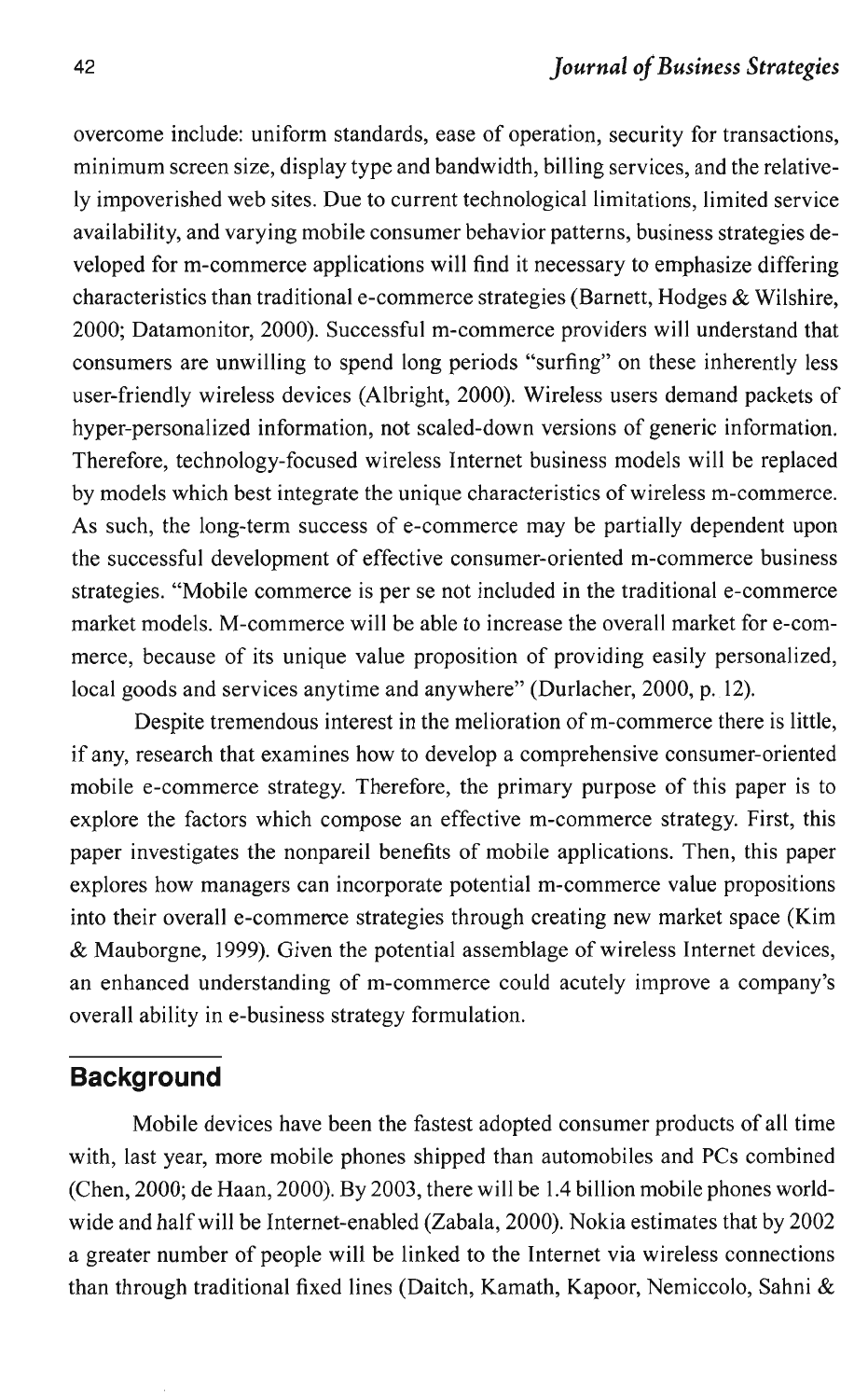Varma, 2000).' Fueled by such enabling technologies as 3G broadband capability, eXtensible Markup Language (XML), Compact HTML (CHTML), Wireless Markup Language (WML), Wireless Application Protocol (WAP), General Packet Radio Services (GPRS) and Internet ready mobile terminals, e-commerce is now poised to take advantage of the current growth of mobile devices. "The wireless world is a parallel universe almost as large as the Net, and the two are beginning a fascinating convergence," said Swapnil Shah, director of Inktomi Europe, a search engine and caching solutions company (Rao, 2000).

However, U.S. providers have lagged in m-commerce development since the U.S. market has been PC oriented for Internet technology. The U.S. leads the world in almost every e-commerce metric, while Europe and Japan have taken early leads in m-commerce. In fact some countries in Europe, like Spain and Italy, may completely leap PC-oriented e-commerce, based on their veneration of mobile phones, directly to m-commerce. As many as 100 new m-commerce companies launch in Europe each month (Brandt, 2000). Telefonica Italy is already selling all cellular phones with a pre configuration for Internet access. In Japan, mobile phones penetrate about 50% of the market with NTT DoCoMo's internet enabled *i-mode* service already connecting more than 5 million wireless users to the web. These markets continue to grow in appeal as DoCoMo's *i-mode* is attracting about 12,600 new users per day, each generating about \$26/month in additional revenue per user (Schenker, 2000).

Commerce transpires as organizations introduce new methods to employ mobile devices to communicate, inform, transact and entertain using text and data via connection to public and private networks. This emergence of mobile commerce will happen even faster than the development of e-commerce  $-$  in roughly the time between the invention of the first Web browser and now (Schenker, 2000). "If you look five to 10 years out, almost all of e-commerce will be on wireless devices," says Jeff Bezos chief executive and founder of Amazon.com (McGinity, 2000). Consequently, within the next 5-years, one-quarter of all electronic commerce will take place through wireless devices (Zabala, 2000). Forecasts estimate the wireless web to be as large as the wired web of today and worldwide mobile commerce exceeding \$200 billion by 2004 (M-commerce Times, 2000; Shaffer, 2000).

The potential of m-commerce is considerable for those willing to develop mobile-specific business strategies. As m-commerce matures, current mobile operators will rely less upon usage fees and increasingly derive revenues from content and services (Datamonitor, 2000; KPMG, 2000). Additionally, m-commerce is going to bring about a massive change in the way users consume products and services.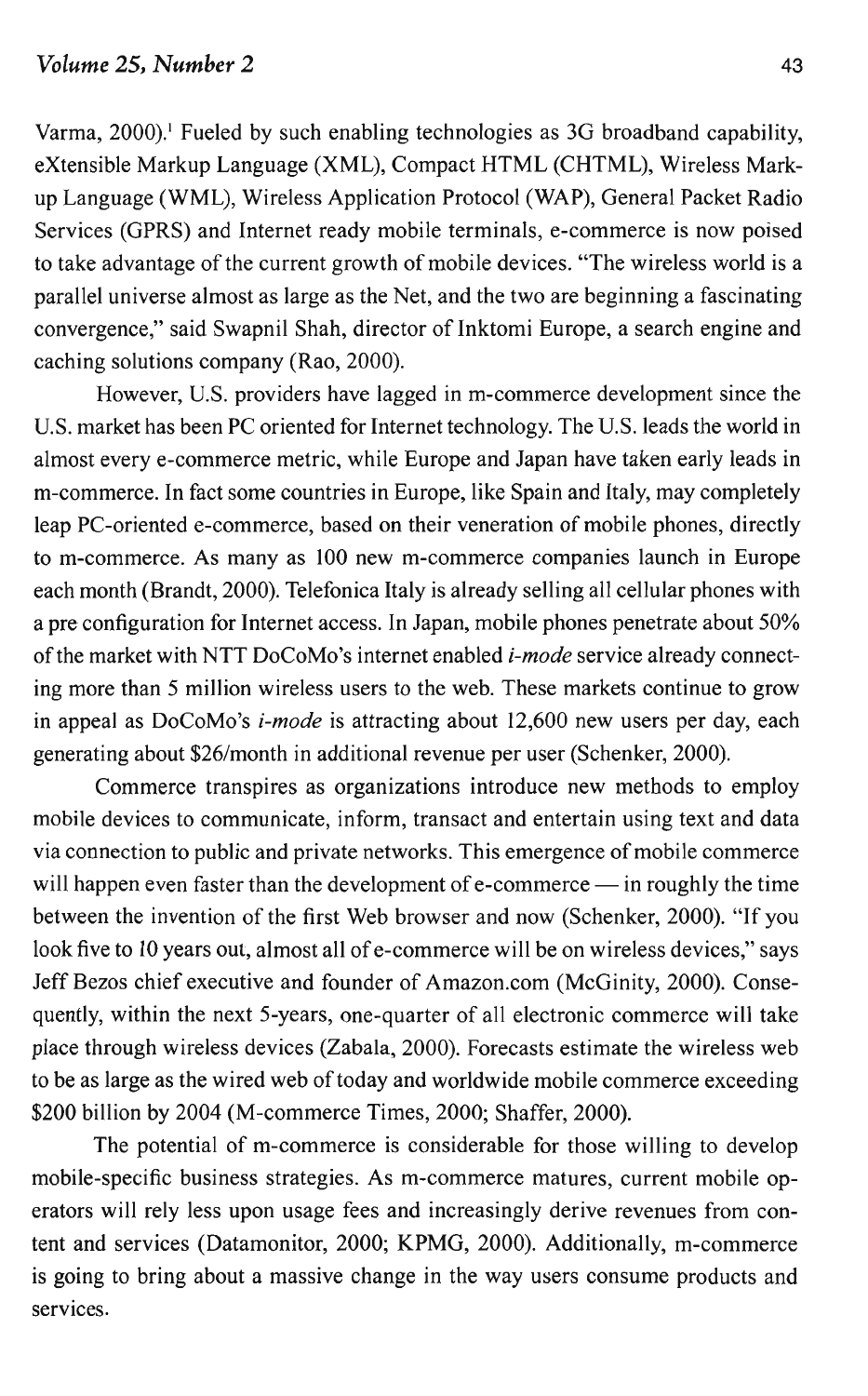"It is key that commerce companies recognize m-commerce as a completely unique service. Cell phone users are more impatient than Internet users. The paradigm here is not surfing; all services for the mass market have to be pitched at users in such a seamless way that they need not even be aware that they are accessing the net"

> Cindy Dahm, European director for Phone.com (Rao, 2000, p.2 ).

Those best able to provide value-added user experiences, through content aggregation and portal development, will achieve long-term success. Merely extending the current Internet presence will not be enough. "Mobile internet customers will be more demanding. They will want personalized service to meet their individual wants and needs and will no longer be satisfied with being a mass market" (KPMG, 2000, p. 2). Providers must take advantage of the characteristics which make m-commerce distinct from e-commerce to develop truly unique and compelling services rather than replicating current e-commerce models. Current e-commerce strategy is based on a traditional paradigm of consumers as passive receivers of communication efforts with the service provider holding control of the "when" and "where" of information (Mahadevan, 2000). With wireless internet enabled devices, consumers now have more discretion of "when" and "where" the information that is available, creating new market space and demand for a specialized mobile business offering.

### **Value Propositions for m-Commerce**

Value propositions define the relationship between supplier offerings and consumer purchases by identifying how the supplier fulfills the customer's needs across different consumer roles (Band, 2000; Porter, 1998). Specifically, it specifies the interdependence between the performance attributes of a product or service and the fulfillment of needs. The value proposition furthermore solidifies the relationship between the customer and various dimensions of product value. Thus, customer satisfaction is merely a response to the value proposition offered by a specific product/service bundle. For e-commerce, the establishment of a value proposition is rudimentary to any consumer-oriented strategy creation (Timmers, 1998).

The mobility afforded wireless devices shapes m-commerce into a disparate entity from conventional e-commerce. Consequently, value propositions are likely to be new, different and novel for mobile e-commerce. The primary advantage of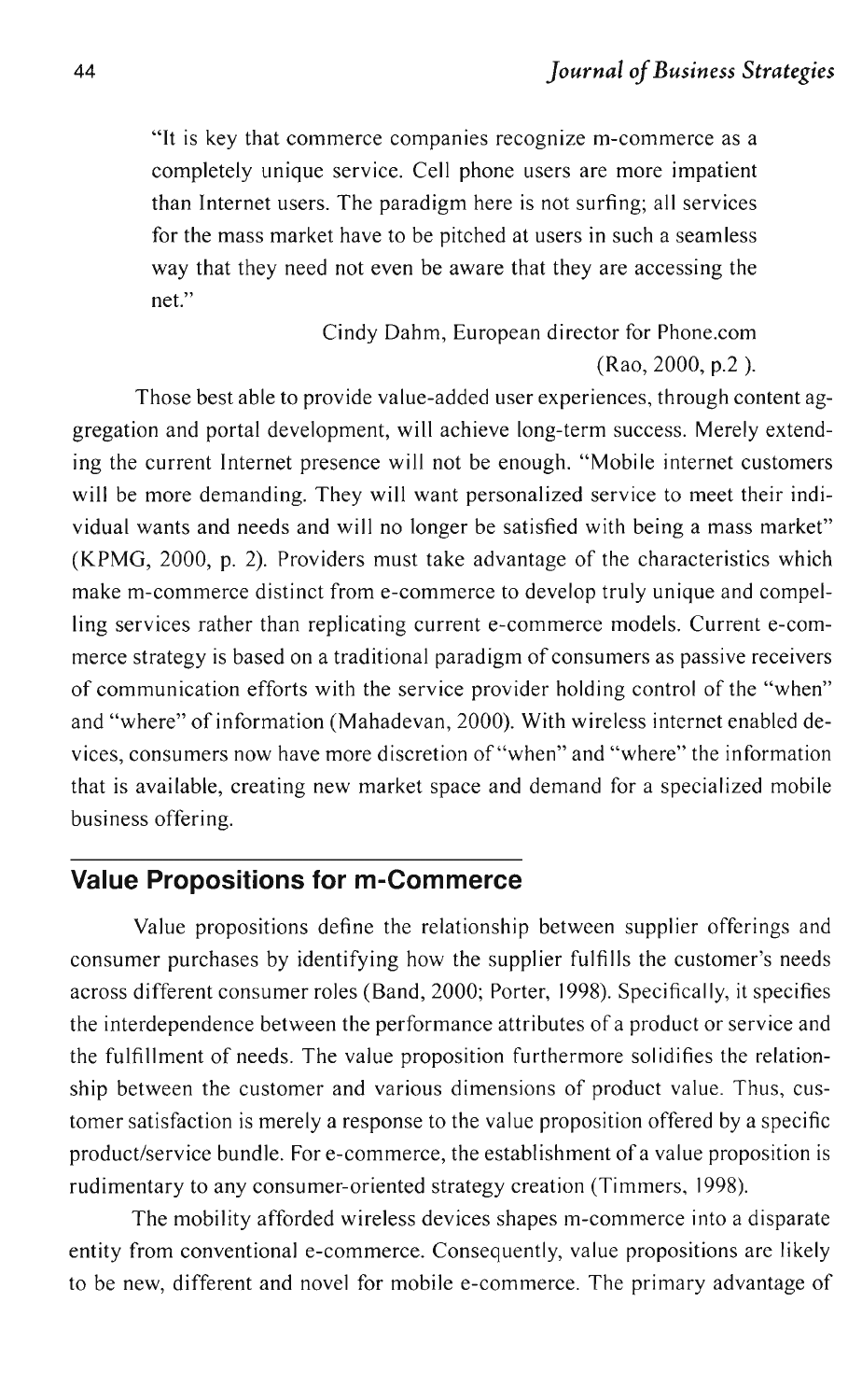mobile devices is to provide a superior offering of *value-for-time2* to users. That is, by accessing the Internet through mobile devices, users will be able to realize additional value allowances for any specified period of time, which fixed-line users will not be able to achieve. Information may now truly become available anytime, anyplace and on any wireless device. As such, value propositions of e-commerce will be forced to change to reflect the underlying dimensions of *value-jor-time* for users (Figure 1). Specifically, m-commerce differs from e-commerce on the following value proposition attributes:



Figure 1 Value Propositions of Mobile Commerce

## **Ubiquity**

Mobile devices offer users the ability to receive information and perform transactions from virtually any location on a real-time basis. M-commerce users will have a presence everywhere, or in many places simultaneously, with a similar level of access available through fixed-line technology. Communication can take place independent of the users location. The advantages presented from the omnipresence of information and continual access to commerce will be exceptionally important to time-critical applications.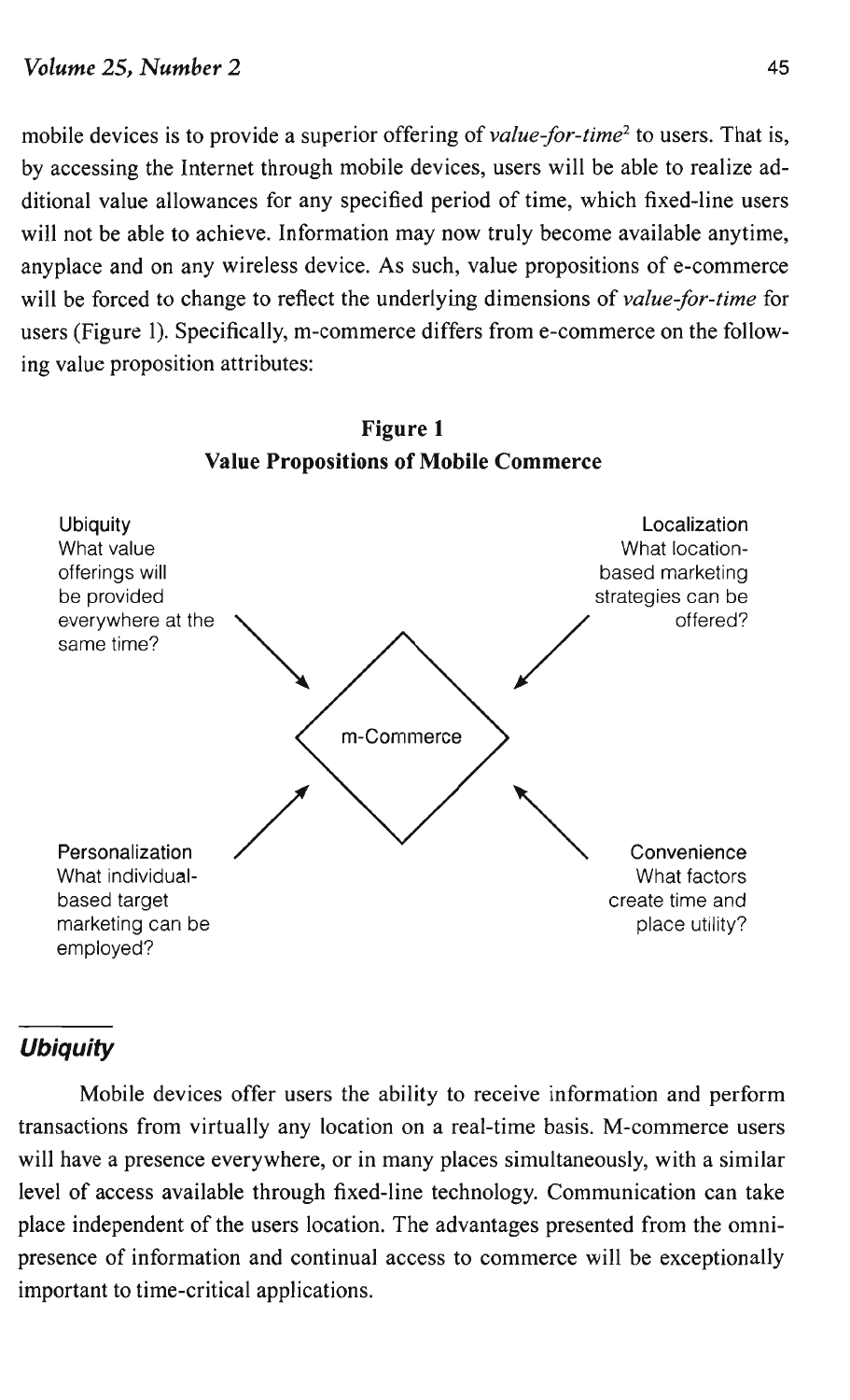Mobile commerce businesses, for example, can leverage this value proposition by providing alert notifications, such as for auctions, betting, and stock price changes, which are specified by the user as an important part of relevant personal content. As such, the real-time, everywhere presence of m-commerce will offer capabilities uniquely beneficial to users. Industries that are time and location sensitive, such as financial services and travel, are likely to benefit from businesses exploiting this value-added feature of mobile commerce.

#### **Convenience**

The agility and accessibility provided from wireless devices will further allow m-commerce to differentiate its abilities from e-commerce. People will no longer be constrained by time or place in accessing e-commerce activities. Rather, m-commerce could be accessed in a manner which may eliminate some of the labor of life's activities. For example, consumers waiting in line or stuck in traffic will be able to pursue favorite Internet based activities or handle daily transactions through m-commerce applications. Consumers may recognize a special comfort which could translate into an improved quality of life.

One opportunity to increase value lies in m-commerce capabilities that allow consumers to shop where they are not located. This ability to obtain information and conduct transactions from any location is inherently valuable to consumers. As such, m-commerce offers tremendous opportunities to expand a client-base by providing value-added services to customers heretofore difficult to reach. By making services more convenient the customer may actually become more loyal. Consequently, communication facilities within m-commerce are key applications for the delivery of convenience. Consumers will be looking for m-commerce applications which can deliver functions like: sending and receiving e-mail, voice mail forwarding, conference calling, faxing, document sharing, instant messaging; as well as transactional based activities.

#### **Localization**

Knowing the location of the Internet user creates a significant advantage for m-commerce over wired e-commerce. Location-based marketing, via global positioning technology,<sup>3</sup> will soon be available in all mobile devices. Through GPS technology, service providers can accurately identify the location of the user. Utilizing this technology, m-commerce providers will he better able to receive and send information relative to a specific location. Since mobile devices like cell phones are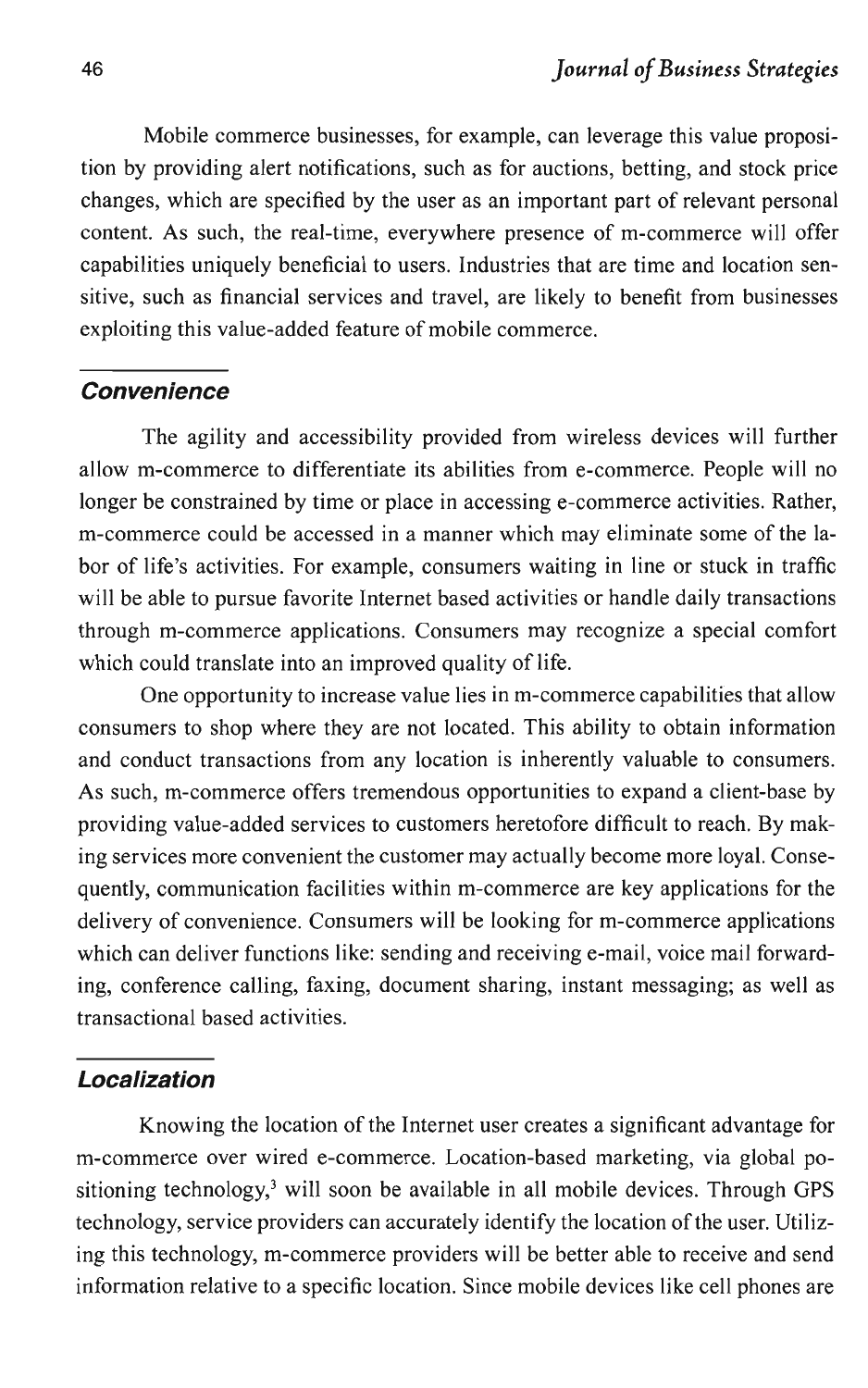Location-specific information leverages the key value proposition of mcommerce over traditional e-commerce by supplying information relevant to the current geographic position of the user. M-commerce providers will be able to both push and access information relevant to the users specific location. Mobile websites may serve as points of consolidation of consumer information and disseminate the relevant information for a particular location based on profile data built on the user's past behavior, situation, profile and location. As such, real time discounting may become the "killer application" for m-commerce. For example, each time you visit your local grocery store, Procter & Gamble can send directly to your wireless device, through the designated mobile device, tailored promotional information on their products.

promotions based upon the likely consumer demands for that location.4

Advertising will also be profoundly influenced by the expansion of these wireless services. Mobile phones provide another effective medium for advertising products and services with the second highest potential reach, after television (Zabala, 2000). Durlacher predicts that by the year 2003, advertising will be the leading mobile commerce application (Reed, 2000). Craig Owensby, COO of Spotcast says: "Mobile phone technologies are changing with incredible speed. Within two years, mobile phones will evolve into multimedia devices for m-commerce to offer personal video communications, receive customized information, access the Internet on-line [24 hours a day] to order and shop, as well as for games, entertainment and chatting. Soon advertising through a mobile phone will be as normal as advertising in newspaper or TV" (Zabala, 2000, p. 35). Applications based on this value proposition will expand the overall value frontier for mobile e-commerce as consumers recognize benefits from information relevant to the current geographic position.

### **Personalization**

Mobile devices are typically used by a sole individual, making them ideal for individual-based target marketing. Mobile offers the opportunity to personalize messages to various segments, based upon time and location, by altering both sight and sound. New developments in information technology and data-mining make tailoring messages to individual consumers practical and cost-effective. For example, upon employing your mobile Internet device, advertising messages tailored to your individual preferences can be provided. Relevance of material, and the "de-massing" of marketing becomes possible through the personal ownership of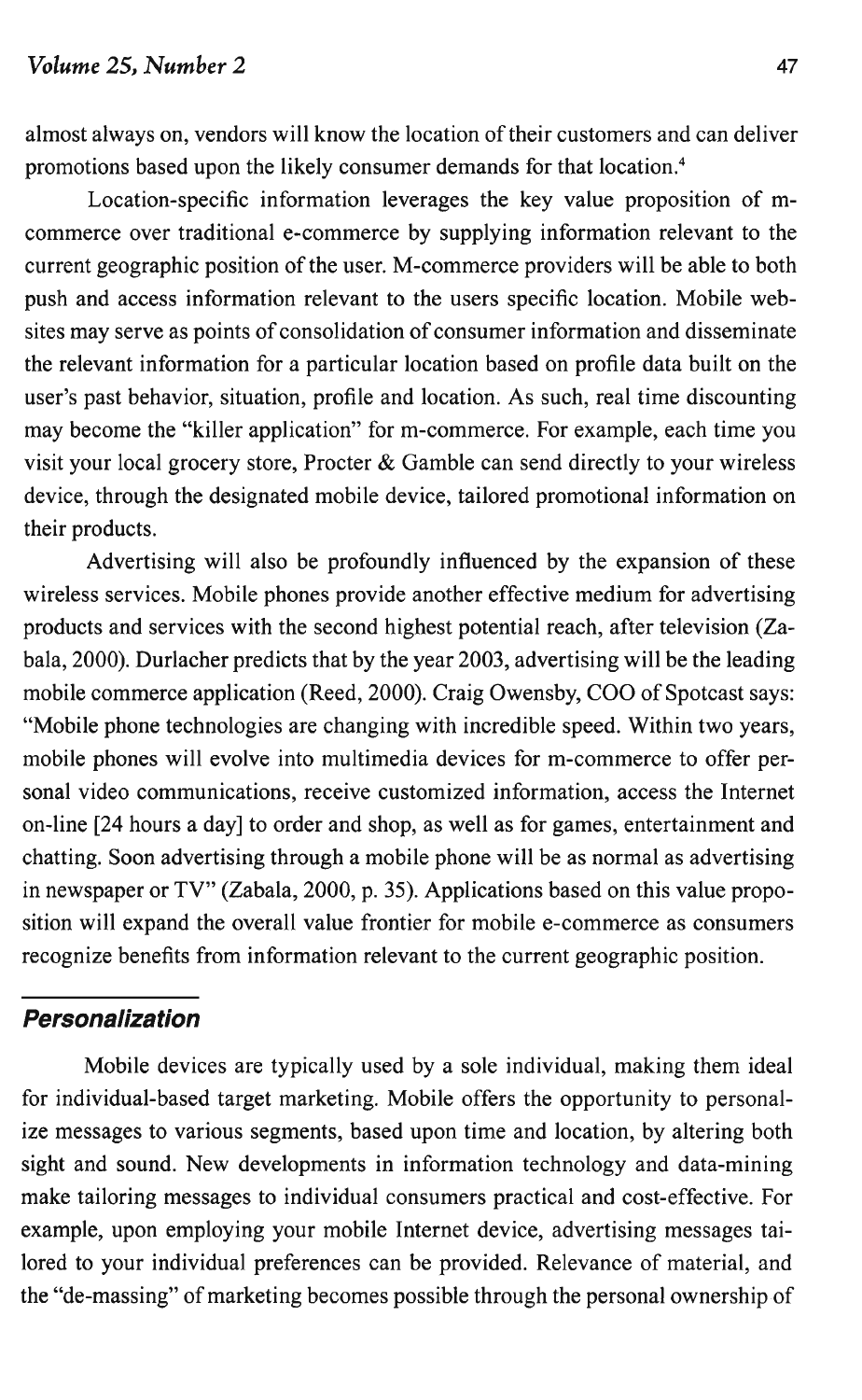mobile devices. "A wireless device is a very personal device. So it becomes increasingly important that the ads you deploy are value added," says Vic Vasan, Beyond Interactive Director of New Technology (Mack, 2000).

Additionally, personalized content is paramount in operating mobile devices because of the limitation of the user interface. Relevant information must always be only a single "click" away, since web access with any existing wireless device is not comparable to a PC screen either by size, resolution or "surfability." Therefore, subscriber profile ownerships is a key element in m-commerce success, as it will allow selectively targeted m-commerce and advertising. As such, the mobile database becomes a primary factor of m-commerce success by compiling personalized data bases and providing personalized services. One example, is the SIM (Subscriber Identification Module<sup>6</sup>) smartcards which serve as a mobile database allowing the user to run applications and operate secure transactions. Such personalized information and transaction feeds, via mobile devices, offer the greatest potential for the customization necessary for long-term success.

A value proposition is developed as superior consumer value is created through an increasingly targeted Internet experience for mobile users. For m-commerce, the technological limitations magnify these *value-for-time* propositions. It has been estimated that every additional click-through, which a user needs to make in navigating through a commercial online environment with a mobile device, reduces the possibility of a transaction by 50% (Durlacher Research, 2000). Providing the user with the desired, most relevant information without forcing a complex click-through sequence will significantly improve the effectiveness of any mobile ecommerce strategy. *Value-for-time* propositions become maximized for those business strategies best able to implement m-commerce's distinguishing capabilities. M-commerce businesses will become differentiated from traditional e-commerce based upon their abilities to integrate and actuate the advantages germane to mobile devices. Various applications may provide differing value for mobile Internet users (Figure 2).

Figure 2 illustrates some possible m-commerce applications which manifest the specified value propositions. Each application provides the user with value that cannot be found through traditional e-commerce. For example, a person who is waiting to check-out at the local grocery, and therefore is unable to access conventional e-commerce, may exercise this time to use their wireless PDA to: move monies between personal bank accounts (convenience), receive an e-mail reminder to pick-up their dry-cleaning (ubiquity), and watch a tailored promotion (personalization) for a product available at a nearby point-of-purchase display (localization).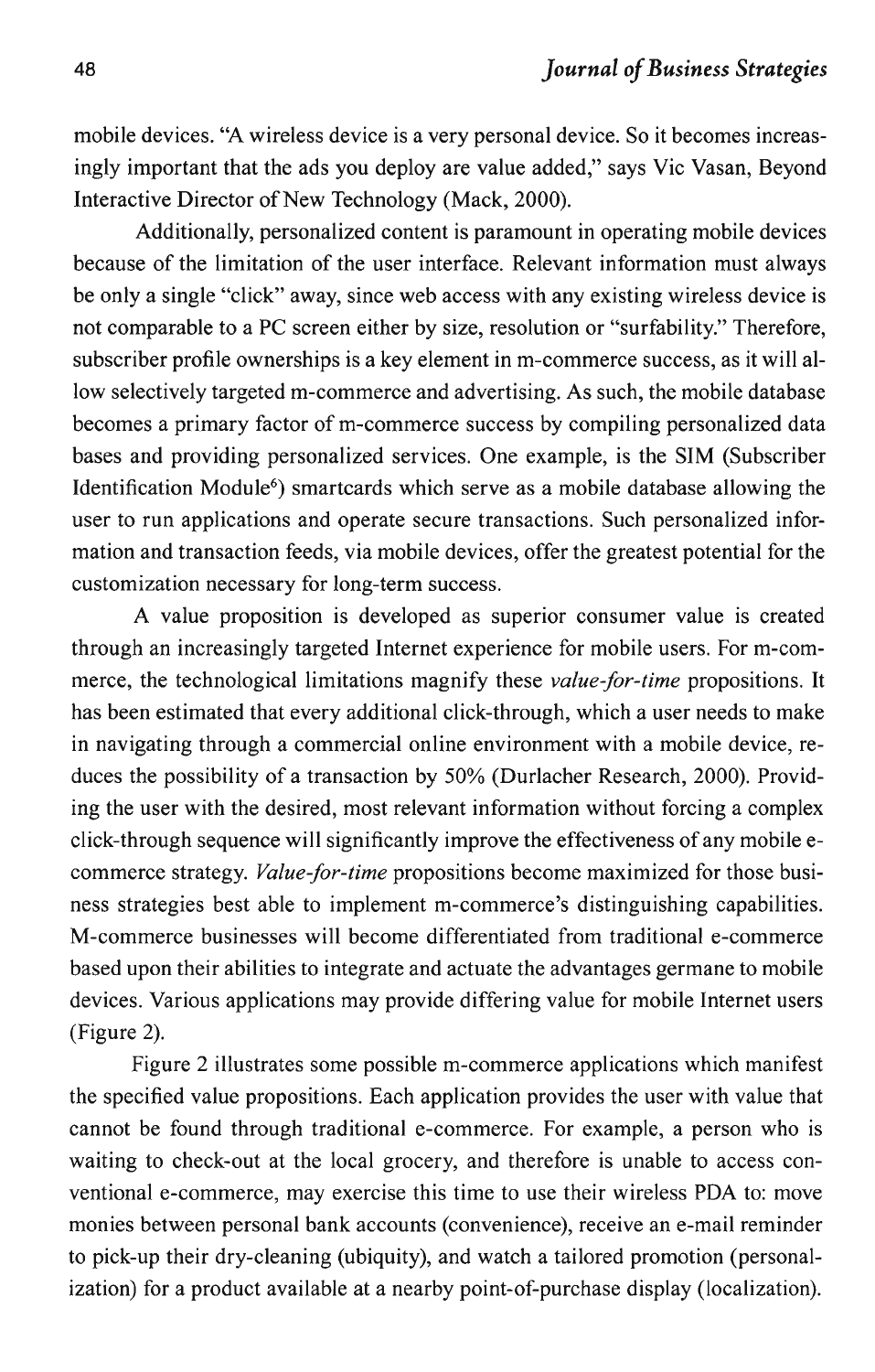#### *Volume* 25, *Number 2* 49

In the past, the time of queuing has eluded e-commerce providers, but now, mobile devices offer this same person greater access to valuable services.

| <b>Value Proposition</b> | <b>Application</b>                                                                                                                    |
|--------------------------|---------------------------------------------------------------------------------------------------------------------------------------|
| <b>Ubiquity</b>          | • news<br>• sports scores<br>• stock prices<br>• travel information<br>• weather                                                      |
| Convenience              | • banking<br>• communication<br>• entertainment<br>$\bullet$ gaming<br>• mobile payment systems<br>• retailing<br>• videoconferencing |
| Localization             | • coupons<br>• customer service<br>· dispatch/scheduling<br>• discounting<br>• emergency services<br>• supply chain management        |
| Personalization          | • advertising<br>· database development<br>• knowledge management systems                                                             |

#### Figure 2 m-Commerce Applications

## **Creating a New Value Curve**

E-commerce is becoming an increasingly competitive environment where value streams become the basis for business models and strategy development. Ecommerce strategies focusing on customer value  $-$  not on competition  $-$  may provide market opportunities in this hyper-competitive marketplace (Mahadevan, 2000). Yet, creating new market opportunities will require looking outside the accepted e-industry boundaries to unoccupied territory where breakthroughs in value can be discovered. This newly discovered market space can be represented by the *value curve* — a tool which visually represents a range of value propositions. All industries can be viewed as a collection of value offerings; the value curve is a tool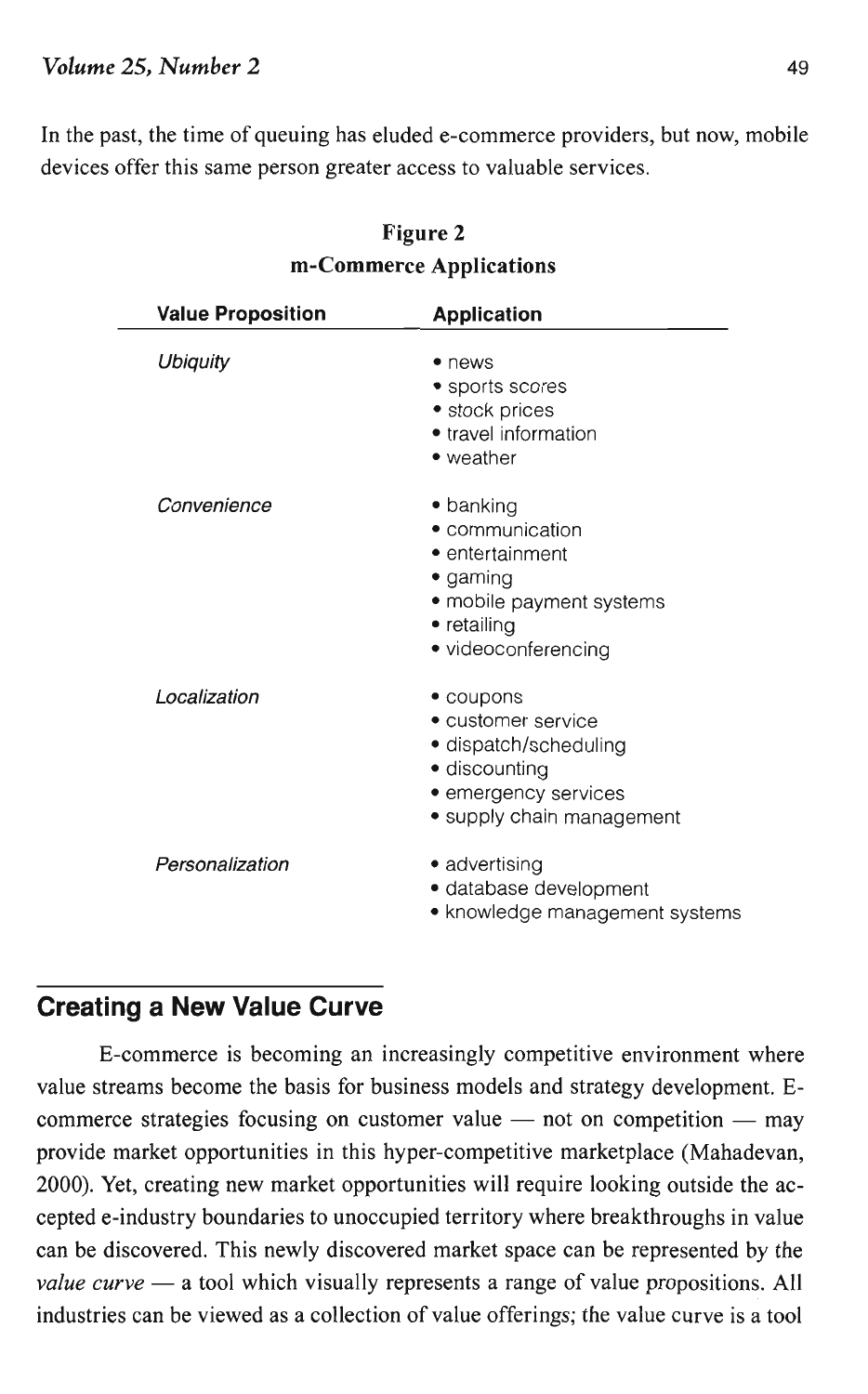used to differentiate the bundle of benefits offered to each market segment (Kim  $\&$ Mauborgne, 1997; Porter, 1998). The value curve is particularly useful to business managers, in that it creates a graphic depiction of the way an industry configures its offerings to customers (Kim & Mauborgne, 1999).

M-commerce expands the horizons of value offerings to Internet users through its unique value propositions. However, the technological limitations of wireless devices also alters the overall value package provided to customers. Overall, wireless capabilities present the potential to advance the value curve creating new strategic opportunities for m-commerce organizations. Figure 3 offers a comparison of the plausible value curves for both e-commerce and m-commerce.7 By integrating the value propositions into a new value curve, the area of market opportunity becomes apparent. The value curve shows the relative value of m-commerce applications compared to more traditional e-commerce offerings.





The dissimilarity of the curves illustrates the fundamental differences in overall value propositions. Clear advantages can be found for e-commerce in cost and speed. M-commerce provides for significant new value areas in *ubiquity, localization,* and *convenience.* Innovative companies can breach the e-commerce competitive environment by claiming the fundamentally new market space developed by the value propositions of mobility. Real value innovations are found in applications which emphasize the characteristics of the new m-commerce territory.

The m-commerce value curve depicts the relative advantages along key success factors. The broadened goal for m-commerce companies is to offer more value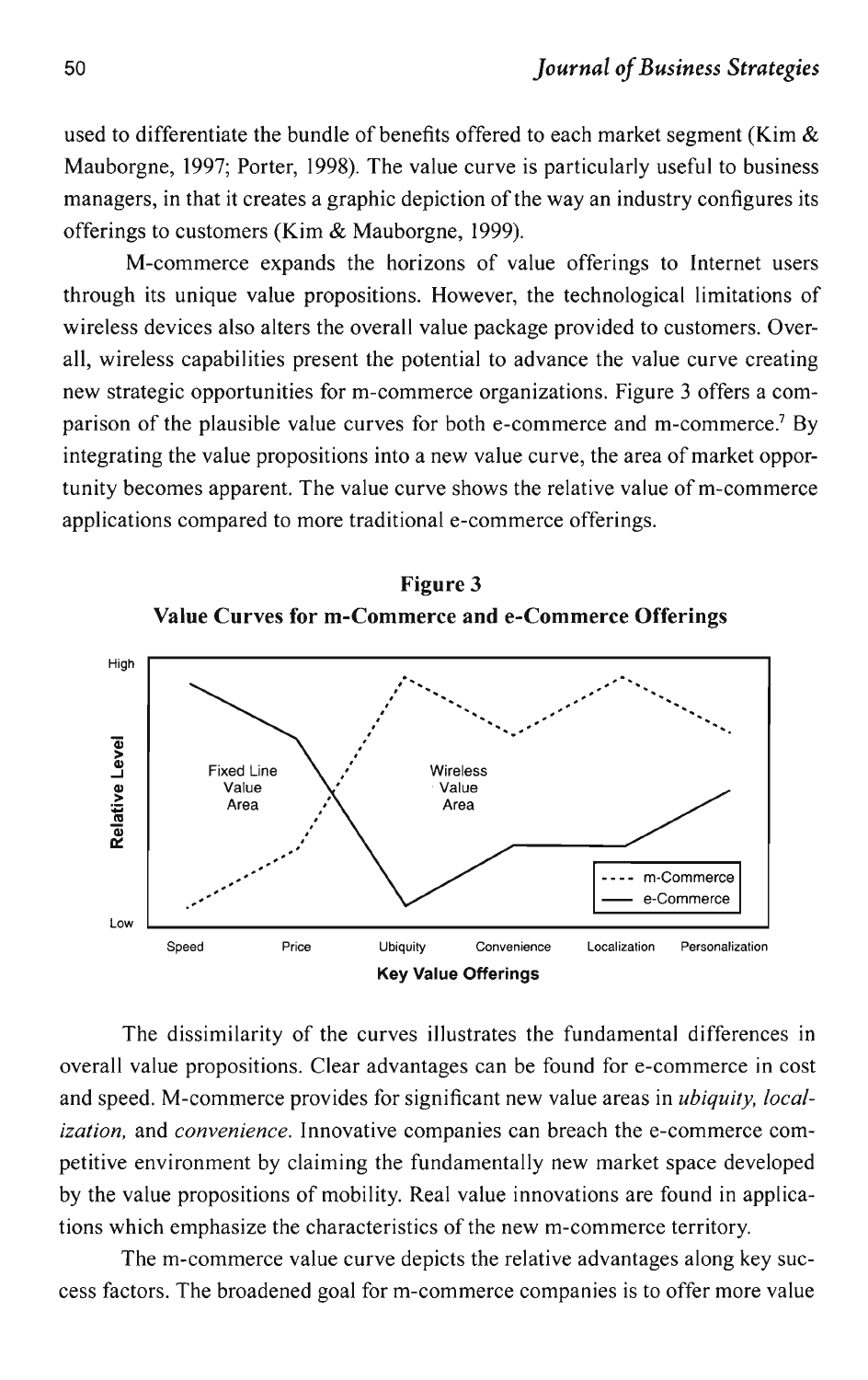to clients and end-user customers along the dimensions most relevant to each market segment. Ideally, m-commerce providers will take advantage of the opportunities germane to wireless devices to create product/service specific value curves which look preferable to traditional fixed-line PC-oriented e-commerce competition. By operating in this expanded frontier of value, fixed-line e-commerce competition will fail in attempts to replicate m-commerce value curves.

# **Implications**

The emergence of m-commerce specific value propositions has major implications in two different, but related ways. First, m-commerce will expose managers to a new consumer paradigm for decision making. *Value-for-time* will be derived from the factors of mobility. As such, managers who can expand the value frontier offered through leveraging the advantages of mobility will be able to provide superior value propositions, and potentially receive greater satisfaction from mobile consumers. The m-commerce value frontier inherently expands the maximum performance currently feasible through *ubiquity, convenience, localization,* and *personalization.* Innovative market space is developed as managers devise applications to exploit this new area under the value curve. Second, the division of m-commerce strategies based upon consumer-orientation value propositions provides e-commerce researchers a tool for modeling the complex issues that are unparalleled in the mobile Internet.

## **Business Implications**

Since the success of m-commerce applications is dependent on the ease of use and the delivery of the appropriate information at the correct moment, *valuefor-time* propositions will be a key dynamic in determining the success of any mcommerce business. Consumers utilizing wireless devices for Internet access will come to expect improved value from their wireless experience. *Value-for-time* will be accredited to those businesses which leverage the unique advantages of mobility. Increased *value-for-time* propositions will enhance the success factors of mobile e-commerce businesses, with rewards to providers in increased user acquisition and retention. The implications for managers failing to develop effective consumeroriented m-commerce strategies may include: wasting company resources chasing the ever changing technological environment, consumer alienation, and erosion of e-commerce market share. Therefore, prudent managers may select to ask the following questions prior to offering an m-commerce application.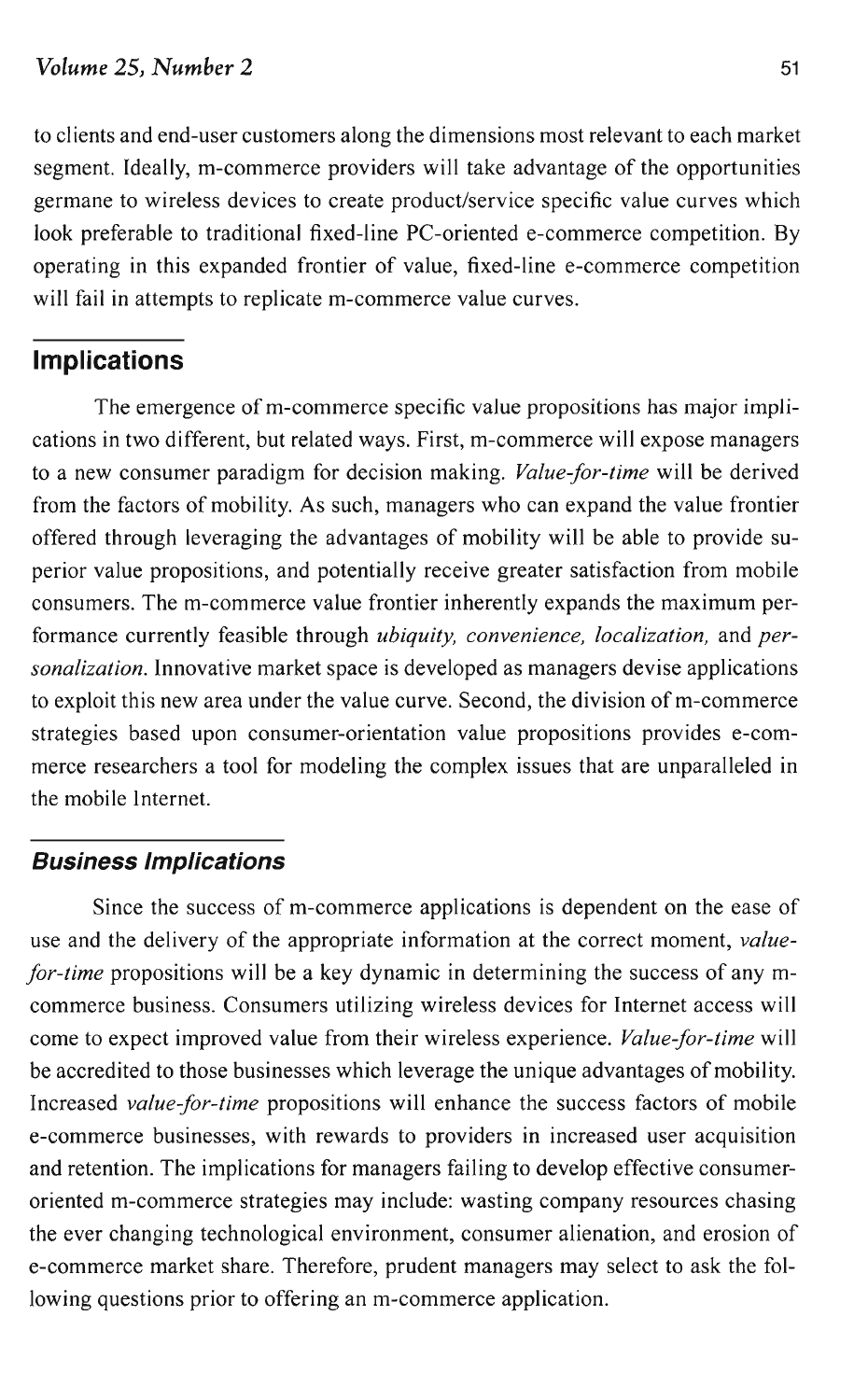# What is the value proposition provided from this wireless technology?

Managers must identify the industry value frontier and define the key value propositions. In this instance, the value offered to consumers must be germane to the mobility advantages of m-commerce. If the same application can be provided through fixed lines, and provide the same utility to consumers, the long-term success prospects would be limited. This does not mean that a comparable service cannot be provided through competing platforms, rather that the mobile application should offer additional value over the fixed line applications.

# What market segments are best able to monetize this value proposition?

Managers must select and define the most attractive value proposition for each consumer segment. Simple messages, based on the most relevant value offering, are likely to achieve greater success than broad-based, general appeals employing every possible value proposition. Accurate identification of the markets which could best utilize the benefits provided from a m-commerce strategy will improve the time frame for success. For example, consumers may use m-commerce based on lifestyle, segment application or professional use (KPMG, 2000). Astute managers will leverage m-commerce capabilities to develop specific mobile strategies which appeal to these likely user groups.

# Does this application have potential to become a "killer app"?

Managers must always be aware that one application is likely to drive their segment of the m-commerce industry. The "killer app," or application which drives the development of that m-commerce sector, will likely vary across industries. <sup>8</sup> Managers must utilize these specific functionalities as consumers will expect such service as norm in wireless Internet devices.

## Is this value proposition congruent with other wireless applications currently provided?

Managers must find ways to organize and innovate to deliver the value proposition to consumers. Thus, it becomes ever important to recognize that applications do not exist in isolation.<sup>9</sup> In the wireless world, users have less control over the aggregation of the services provided than in the PC world. As such, it becomes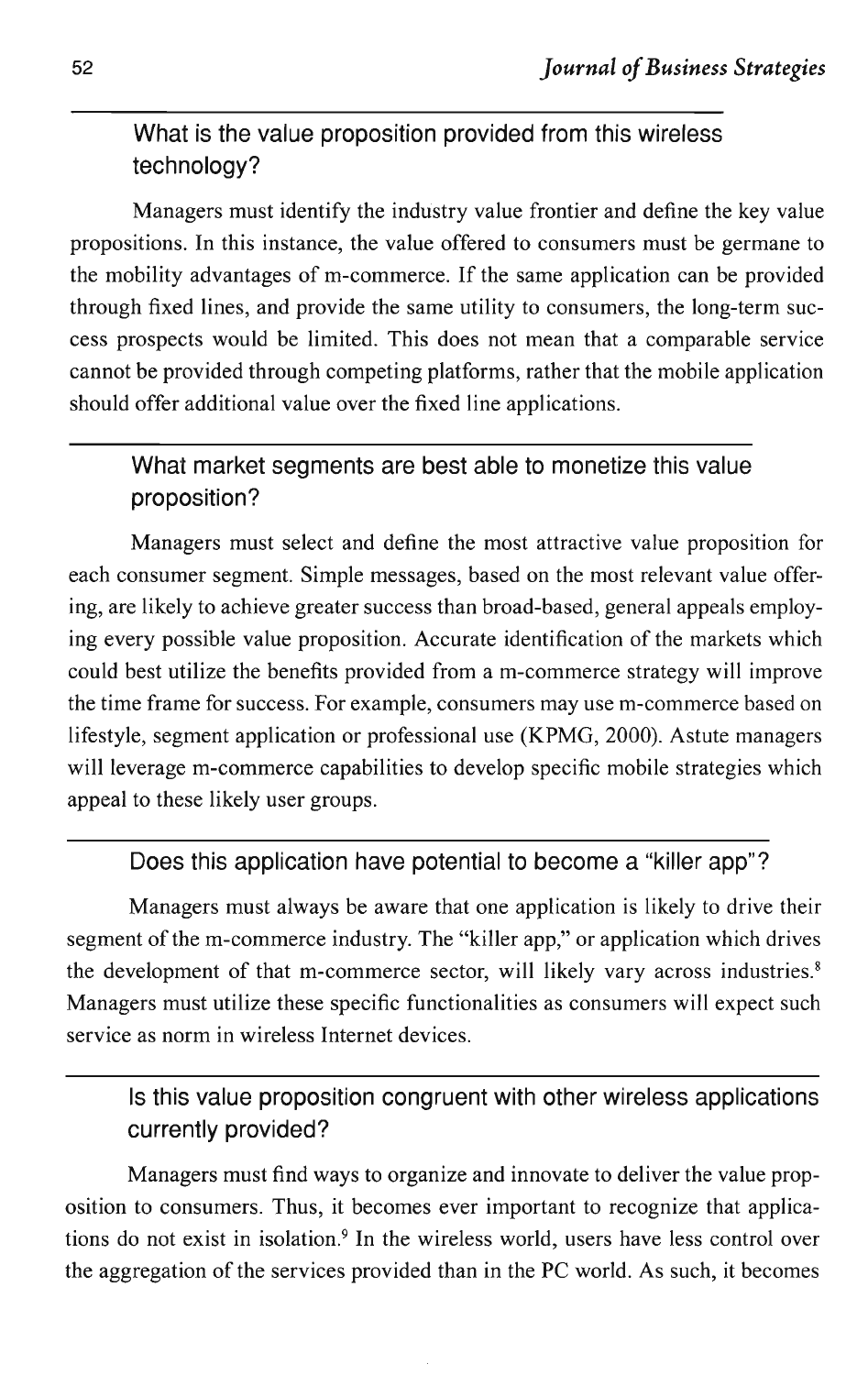#### *Volume* 25, *Number* 2 53

imperative that managers are able to best identify the benefit provided and only offer new applications which fit the growing consumer-orientation.

#### **Research Implications**

The unprecedented growth in e-commerce has underscored the need for a better understanding of the successful mechanisms and business models. As new devices become available for Internet-based business, the development of new frameworks, specific to the mode of commerce will help researchers to better understand the complex environment of the digital world. The generic typology discussed in this paper will allow for a better understanding of the consumer benefits derived from making e-commerce mobile. Clearly the next step is to empirically test the relative value of these benefits to the overall success of the e-commerce business. Specific research questions are: Which value propositions are most highly related to profitability? Are there interactions amongst these value propositions? Which bundles of values are most attractive to various consumer segments? Are these value propositions relevant to all industries? Additionally, as m-commerce develops into a distinct discipline, detailed case studies can be developed to enhance our understanding and facilitate the implementation of successful m-commerce strategies.

## **Conclusion**

"The wireless Web is truly the next major wave of Internet computing ... its potential for bringing people together and expanding commerce is even greater than that of the wired Internet."

Edward Kozel, board member

and former CTO of Cisco systems (AlterEgo, 2000, p.12)

E-businesses are currently being presented new mobile technologies for exercising the advantages of m-commerce. E-commerce applications that succeed on the desktop PC win not necessarily meet with a similar accomplishment in a wireless commerce. Success will depend on the ability to integrate e-competencies of current business models with the unique features of m-commerce. Long-term m-commerce business success is likely to come from consumer-oriented, rather than technologybased strategies. Currente-commerce providers, engaged through mobile devices, will find advantage in developing unique m-commerce value propositions founded upon the specific dimensions of: *ubiquity, convenience, localization,* and *personalization.* A consumer-orientation that provides *value-for-time* functions can gain a competitive advantage over traditional e-commerce models replicated for mobile business.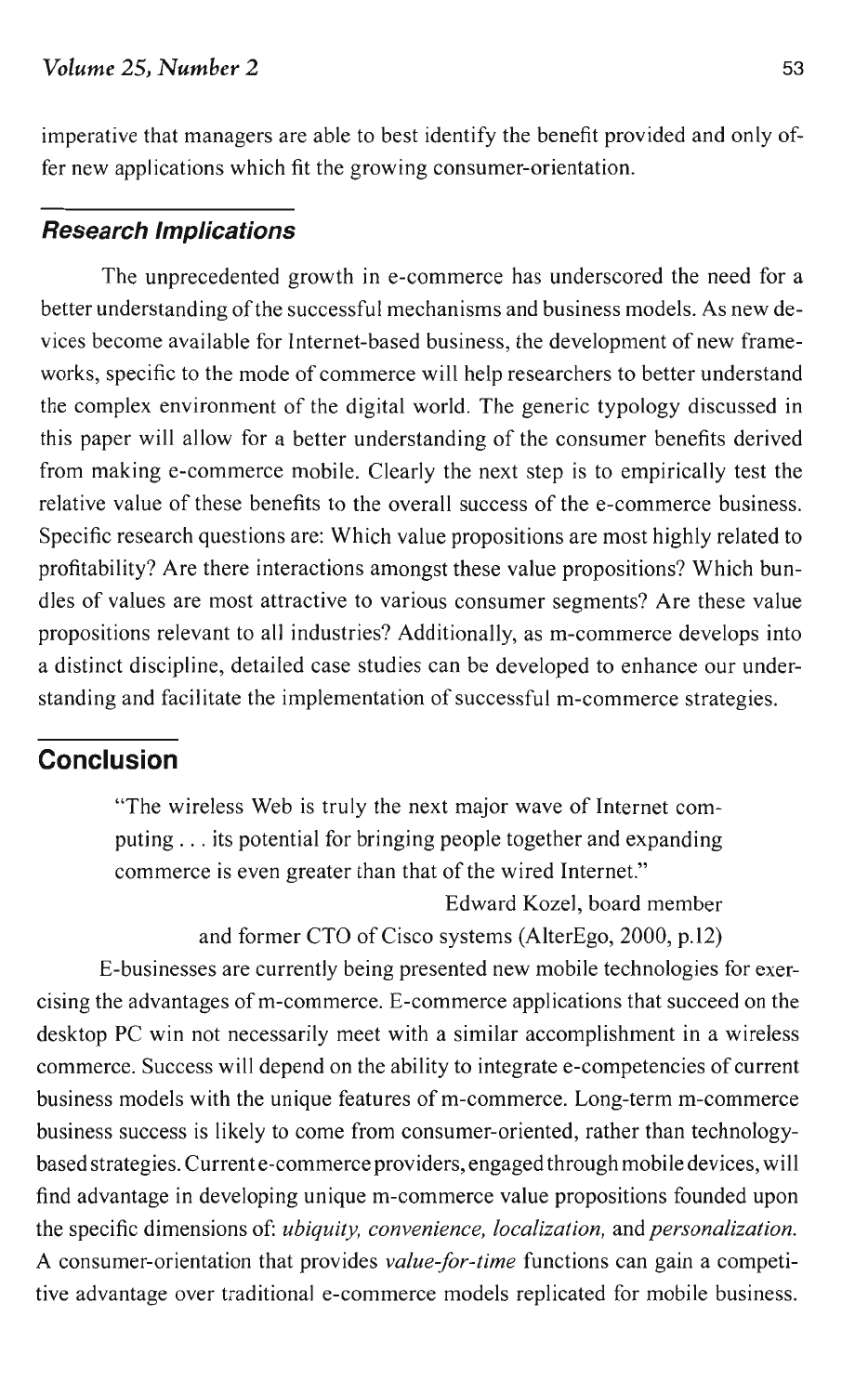New and even more innovative applications, than those discussed here, will arise as more people connect to the web through wireless devices and additional content becomes available. As other functionalities such as file attachments, faster network speeds, Bluetooth,<sup>10</sup> speech recognition and e-commerce security features are added, more users will be attracted to this intriguing mobile marketplace. In the short-term, e-business managers must be mindful to operate within evolving technological constraints. In the end, these problems, much like the initial problems associated with e-commerce, will also be overcome.

Utilization of the appropriate value propositions will be fundamental to the success of mobile e-commerce. For m-commerce to reach its full potential of information available, anytime, anyplace and on any device, business models and strategies must offer the user maximum effectiveness and value through leveraging the unmatched advantages of wireless technology. If this is accomplished, and ecommerce business models are adapted for wireless Internet technology, expect to see a second e-business revolution take place based on the mobility of commerce.

## **Notes**

1. Historically, most innovations suffer turbulence before the innovation prospers. Technological, social and cultural considerations may impact the rate of diffusion (Rogers, 1995). M-commerce will experience similar challenges as society adapts to these changes. Therefore, m-commerce will not be the appropriate tool for all e-commerce operations. This paper indicates that m-commerce will best serve the organizations which can utilizes the benefits of mobility.

2. Bellman, Lohse and Johnson (1999) provide an overview of the time critical applications for online behavior.

3. Global Positioning System (GPS), Time of Arrival (TOA), Cell of Origin (COO), Enhanced Observed Time Difference (E-OTD), and Location Fixing Schemes (LFS) are just some of the completing mobile location technologies which have capabilities of providing geographic specific value-added information.

4. Issues of privacy may become a concern. Intrusive messages could alienate consumers to product/service offerings.

5. Services such as mobile AOL explore consumer profile databases to find underlying characteristics which can be used for customer service. As database marketing matures, for mobile devices, expect greater use of such utilities.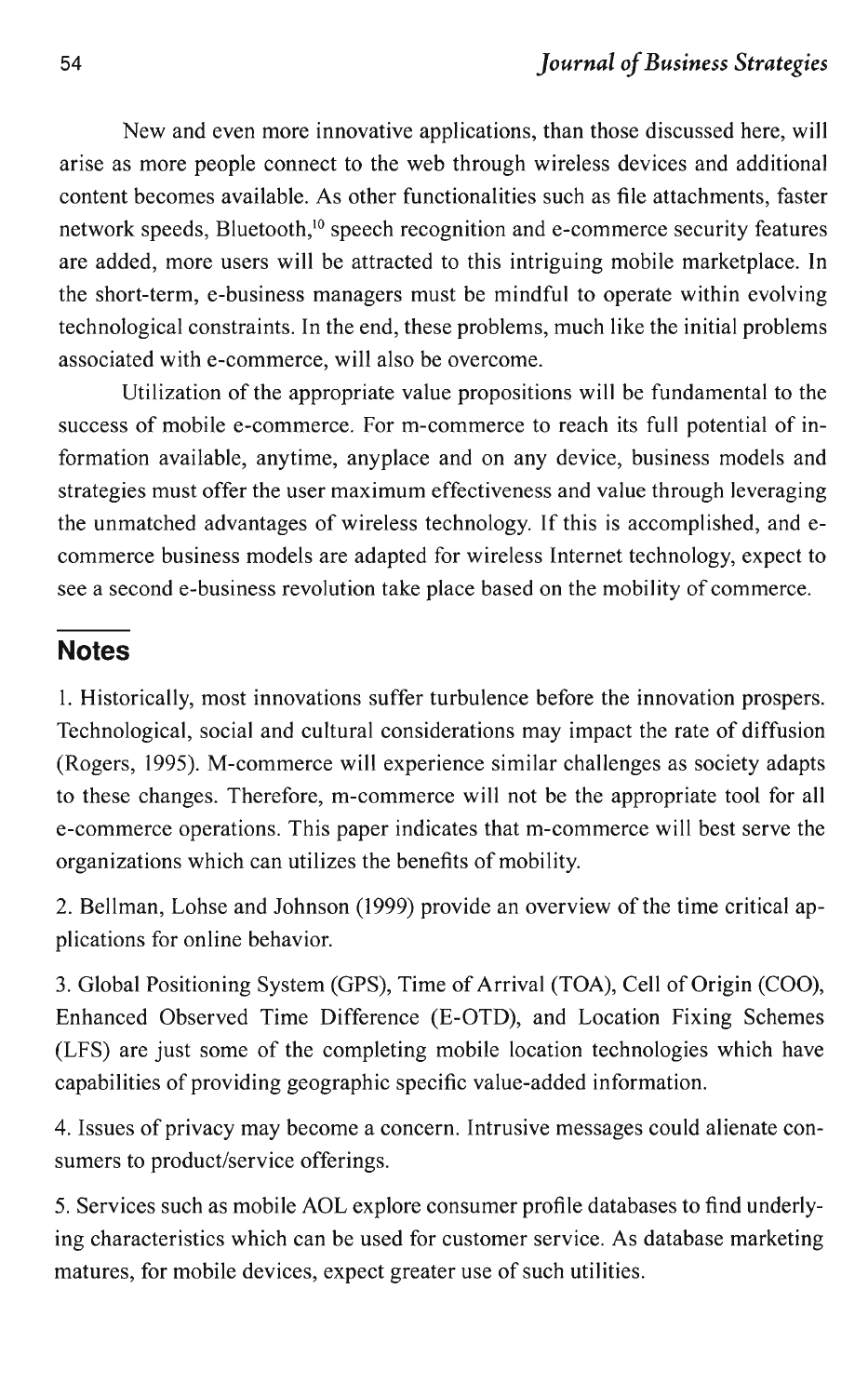6. SIM, or Subscriber Identification Module, refers to a smart card holding the user's identity and telephone directory. Short messaging service applications may reside within these SIMs.

7. Industry and product/service m-commerce value curves may require modification of the universal curve presented.

8. Certainly "killer apps" are rare which make them such a precious commodity. Downes and Mui (1998) explain that a "killer app" is any convergence of technologies, products and services in a way which reshapes an industry and leads to market dominance. As such, managers must scan their particular industry to find the mobile functionality which industry associates demand.

9. Managers would be wise to consider the broad range of organizational issues which may be a significant impediment to implementation.

10. Bluetooth is a chip technology that enables seamless voice and data connections between a wide range of devices through short-range digital two-way radio.

# **References**

- AlterEgo. (2000). *Building the intelligent internet: Making the case for adaptive network services.* Retrieved from www.alterego.com.
- Albright, 8. (2000). Mobilize this! *Frontline Solutions,* (May), 28-32.
- Band, W. (2000). Creating value for your customer. *Sales and Marketing Management in Canada,* 31(2), 4-6.
- Barnett, N., Hodges, S., & Wilshire, M. (2000). M-commerce: An operator's manual. *McKinsey Quarterly,* 3, 162-171.
- Bellman, S., Lohse, G. L., & Johnson, E. 1. (1999), Predictors of online buying behavior. *Communications of the ACM, 42*(12), 32-38.
- Brandt, 1. R. (2000). Dail 'm' for 'mobile'. *Industry Week,* (May 1),4.
- Chen, P. (2000). Broadvision delivers new frontier for e-commerce. *M-commerce,* (October), 25.
- Daitch, 1., Kamath, R., Kapoor, R., Nemiccolo, A., Sahni, 1., & Varma, S. (2000), Wireless applications for business: Business anytime, anywhere. *Kellogg Tech-Venture 2000 Anthology, 88-120.*
- Datamonitor, (2000). *The race for m-commerce: Shifting paradigms in the world of mobile commerce strategy.* Retrieved from datamonitor.com.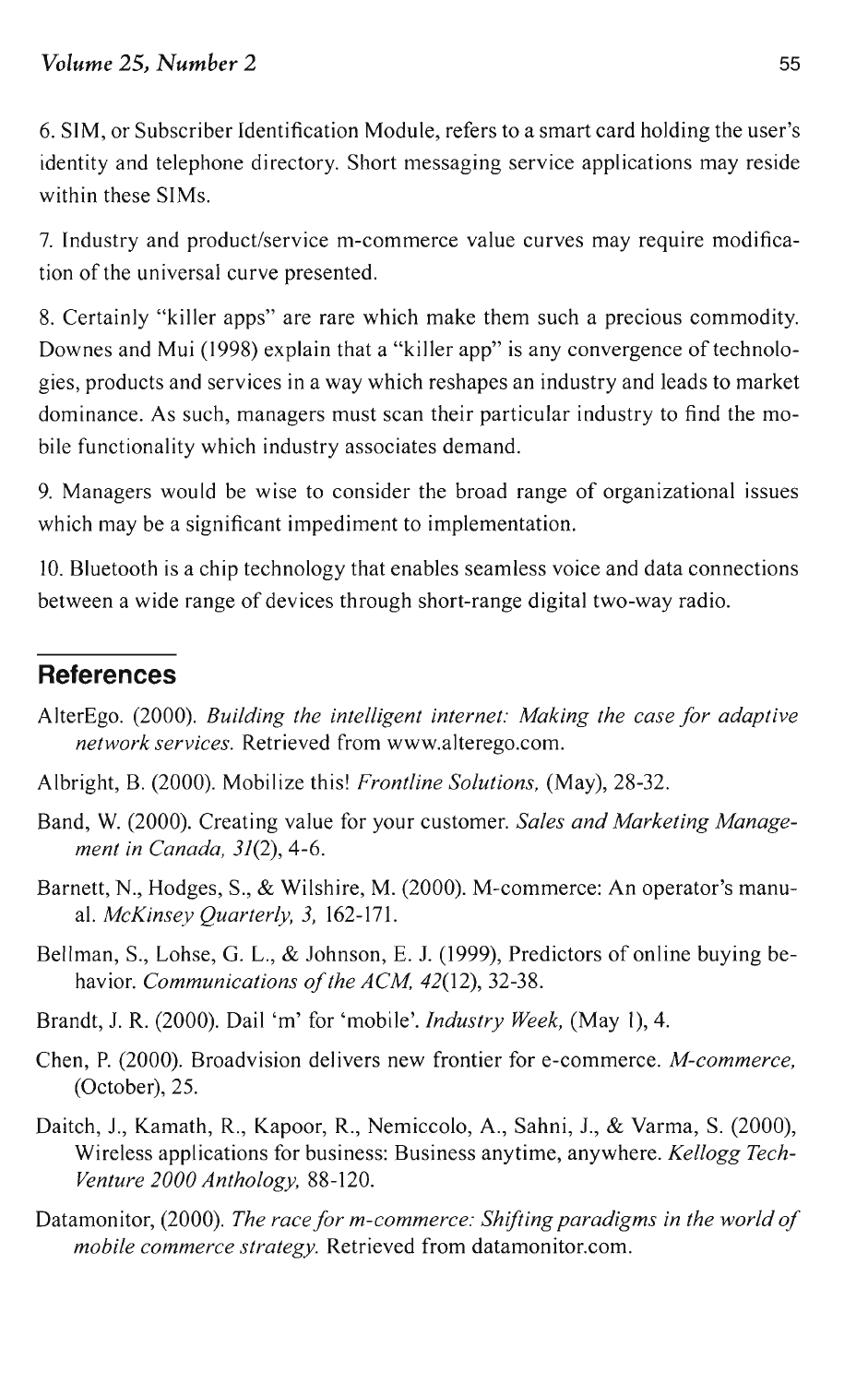- Downes, L., & Mui, C. (1998). *Unleashing the killer app: Digital strategies for market dominance.* Boston: Harvard Business School Press.
- de Haan, A. (2000). The internet goes wireless. *EAI Journal,* (April), 62-63.
- Durlacher Research Ltd. (2000). *Mobile commerce report.* Retrieved from www. durlacher.com.
- Evans, P. B. & Wurster, T. S. (1997). Strategy and the new economics of information. *Harvard Business Review,* 75(5), 70-82.
- Hoffman, G. (2000). Start game. *Communications International,* (April), 18-22.
- Kim, W. C. & Mauborgne, R. (1997). Value innovation: The strategic logic of high growth. *Harvard Business Review,* 75(1), 103-112.
- Kim, W. C. & Mauborgne, R. (1999). Creating new market space. *Harvard Business Review,* 77(1), 83-93.
- KPMG. (2000). *Creating the new wireless operator.* Retrieved from www.kpmg. com.
- M-commerce Times. (2000). *M-commerce vital statistics,* 1(16). Retrieved from www.mcommercetimes.com.
- Mack, A. M. (2000). Beyond interactive to deploy wap-enabled ads. *Adweek,* (June 12), 59.
- Mahadevan, B. (2000). Business models for internet-based e-commerce. *California Management Review,* 42(4),55-69.
- McGinity, M. (2000). The net/wireless meeting of the minds. *Inter@ctiveWeek,* (March 6), 2.
- Porter, M. E. (1998). *Competitive advantage: Techniques for analyzing industries and competitors.* New York: The Free Press.
- Rao, M. (2000). EM-wire: E-commerce, m-commerce poised for rapid take-off in Europe. *Electronic Markets: The International Journal of Electronic Commerce* & *Business Media,* (April 6). Retrieved from www.electronicmarkets. org/electronicmarkets/electronicmarkets.nsflpages/emw\_0004\_cell.html.

Reed, M. (2000). Why the future will be wireless. *Marketing,* (February 3), 22-23.

- Rogers, E. M. (1995). *Diffusions ofinnovations* (4th ed.). New York: Free Press.
- Schenker. 1. (2000). Europe's high-tech start-ups have stolen a march on Silicon Valley by launching new mobile services. *Time Europe,* (February 7), 1.
- Shaffer, R. A. (2000). M-commerce: On-line selling's wireless future. *Fortune,* (July 10), 262.
- Timmers, P. (1998). Business models for electronic markets. *Electronic Markets,*  $8(2)$ , 3-8.